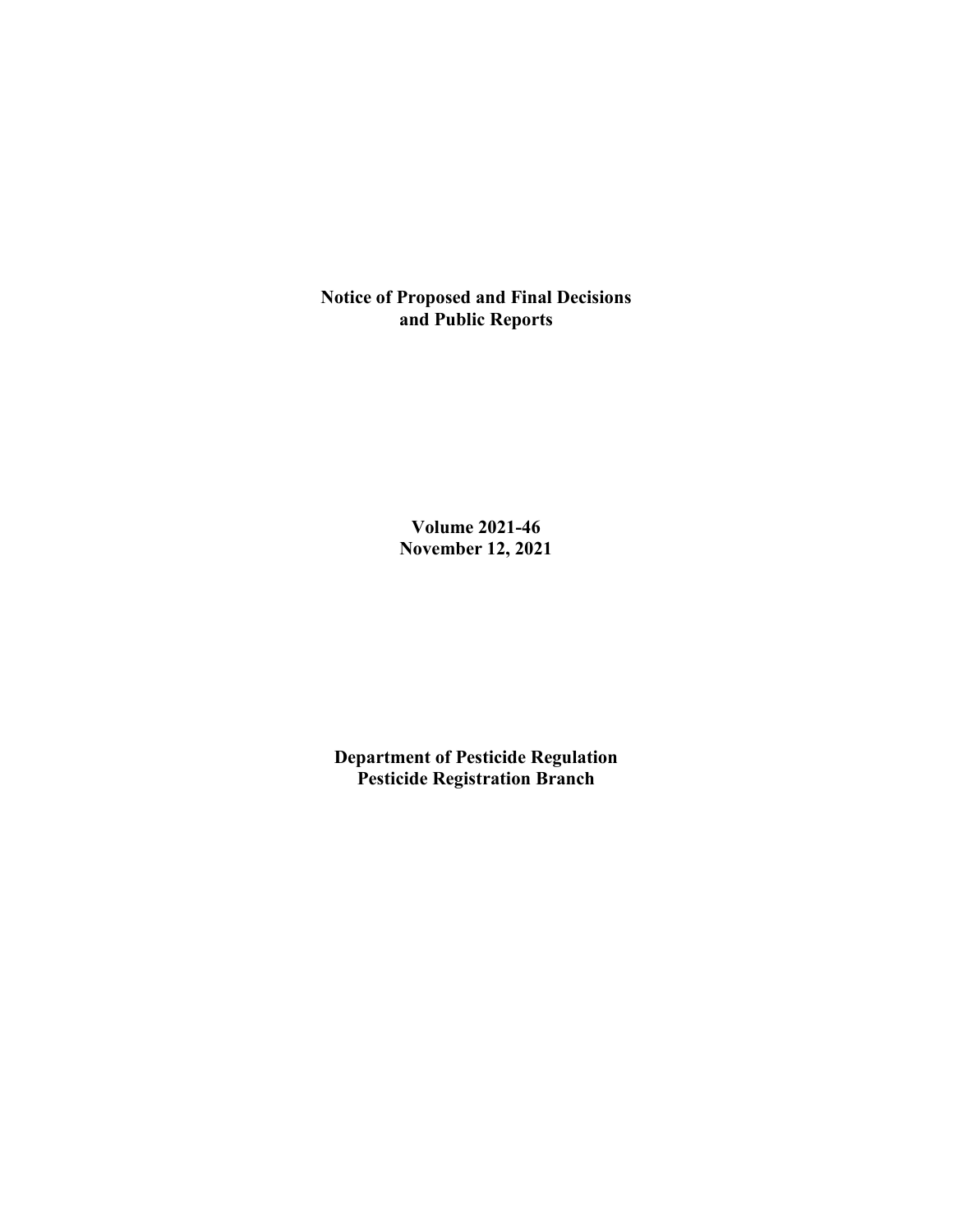# **NOTICE OF FINAL DECISIONS TO REGISTER PESTICIDE PRODUCTS AND WRITTEN EVALUATION**

Pursuant to Title 3, California Code of Regulations section 6255, the Director of the Department of Pesticide Regulation (DPR), files this Notice of Final Decisions to Register Pesticide Products with the Secretary of the Resources Agency for posting. This notice must remain posted for a period of 30 days for public inspection. Between the time DPR posts a proposed registration decision for public comment and DPR makes a final decision regarding the product, nonsignificant changes may be made to the product label (e.g., revising the product name, changing a master label to an end-use marketing label, correcting typographical errors). If the changes are not significant, DPR will not re-notice the product for public review and comment. However, if significant changes are made to the product label that substantially affect DPR's analysis on direct or indirect significant adverse environmental or human health impacts that can reasonably be expected to occur from the proposed decision, DPR will re-notice the product label for public review and comment.

In addition, for any product that is posted proposed to register as a conditional registration, the registrant may address the conditions of registration by providing the appropriate data or modifying the product label (e.g., remove use site, add "not for use in California" to a use site) during the posting period. If the registrant adequately addresses the conditions of registration during the posting period and the resulting change to the product label is not significant such that DPR must re-post the product label for review and public comment, DPR will post the product below, but will no longer have a "conditional" designation by the registration type.

For information about submitting a request for any documents related to this notice, please visit [https://www.cdpr.ca.gov/public\\_r.htm.](https://www.cdpr.ca.gov/public_r.htm)

To view the public report that was issued when the product was proposed for registration, click on the hyperlinked Tracking Number for the product.

#### *Tracking Number with hyperlink to public report – (EPA Registration Number) Applicant / Brand Name*

[299365](https://www.cdpr.ca.gov/docs/registration/nod/public_reports/299365.pdf) - (69526 - 9) PETRO-CANADA LUBRICANTS INC., D/B/A INTELLIGRO PURESPRAY GREEN USE: FUNGICIDE, INSECTICIDE, MITICIDE - FOR THE CONTROL OF INSECTS SUCH AS EUROPEAN RED MITES, BROWN MITES, AND PACIFIC MITES ON CROPS SUCH AS ALMONDS, APRICOTS, CHERRIES, NECTARINES, PEACHES, AND PISTACHIOS TYPE: SECTION 3 LABEL AMENDMENT - TO REVISE THE PRECAUTIONARY STATEMENTS, PERSONAL PROTECTIVE EQUIPMENT (PPE) STATEMENTS, USER SAFETY RECOMMENDATIONS, ENVIRONMENTAL HAZARDS, AGRICULTURAL USE REQUIREMENTS, AND SPRAY DRIFT ADVISORIES ACTIVE INGREDIENT(S): MINERAL OIL CAS NUMBER(S): 64741-56-9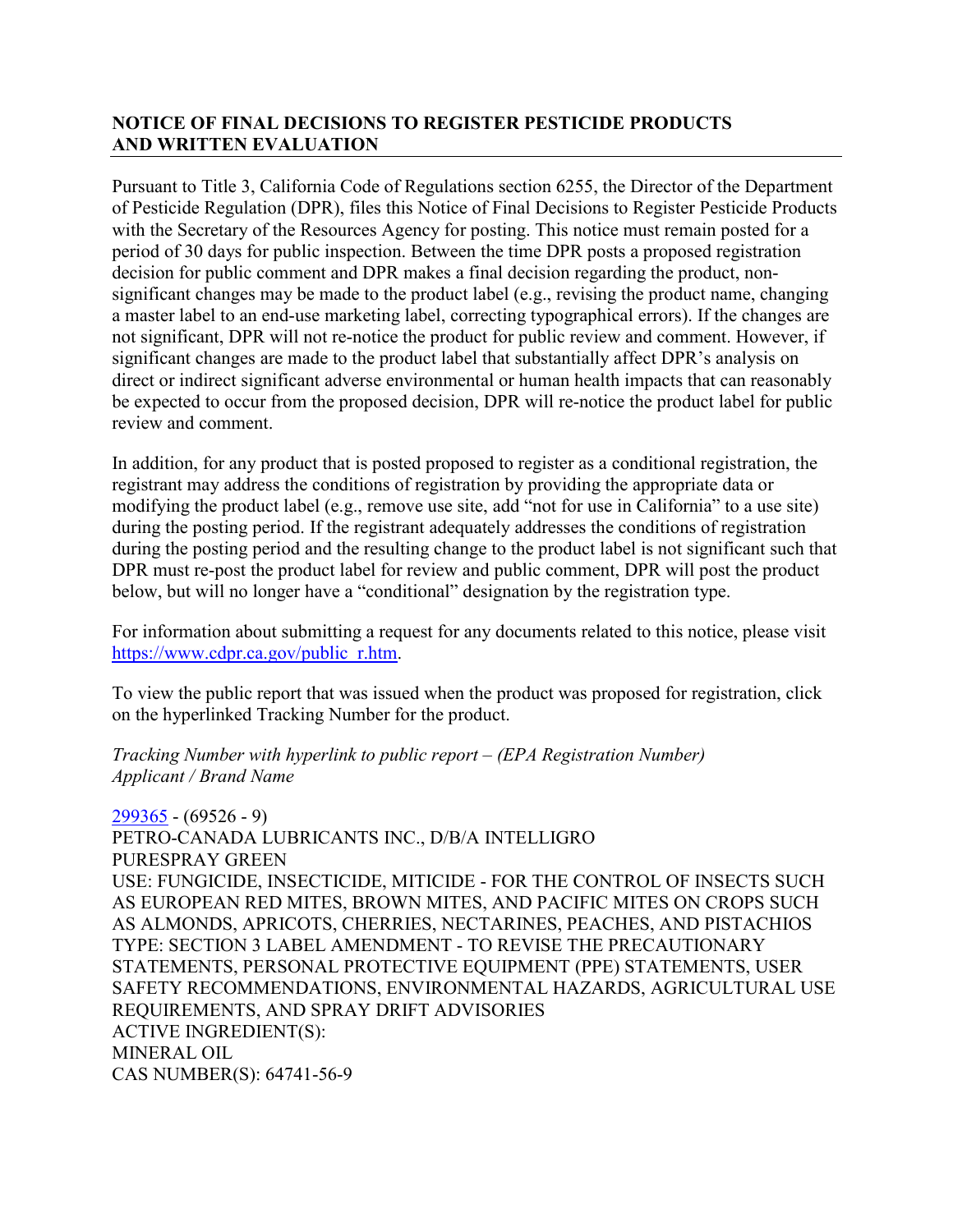**Notice of Final Decisions to Register (Continued) Page 2**

[296249](https://www.cdpr.ca.gov/docs/registration/nod/public_reports/296249.pdf) - (86381 - 50001) SAVE FOODS, LTD. SAVEPROTECT CA USE: ADJUVANT - FOR USE AS AN ADJUVANT TYPE: CALIFORNIA ONLY REGISTRATION -

[297568](https://www.cdpr.ca.gov/docs/registration/nod/public_reports/297568.pdf) - (100 - 1571) SYNGENTA CROP PROTECTION, LLC ORONDIS USE: FUNGICIDE - FOR THE CONTROL OF DISEASES SUCH AS BROWN ROT, ROOT ROT, AND TRUNK CANKER ON CITRUS CROPS SUCH AS LEMONS, LIMES, CITRON, GRAPEFRUIT, KUMQUAT, AND PUMMELO TYPE: SECTION 3 LABEL AMENDMENT - TO ADD A SIGNAL WORD, GLOVES TO THE EARLY ENTRY PERSONAL PROTECTIVE EQUIPMENT REQUIREMENTS, SURFACE BAND OR DIRECTED APPLICATION TO APPLICATION METHODS, LB/AI USE RATE CONVERSION FOR CITRUS USE, AND USE ON TREE NUTS AND TROPICAL AND SUBTROPICAL FRUIT; TO REVISE THE PRODUCT INFORMATION PARAGRAPH, RESISTANCE MANAGEMENT SECTION, TANK MIX LANGUAGE, DRIP IRRIGATION INSTRUCTIONS, ROTATIONAL CROPS TABLE, USE RESTRICTIONS, AND APPLICATION TIMING AND USE RESTRICTIONS FOR CITRUS; AND REMOVE DRENCH APPLICATION METHOD FOR CITRUS USE ACTIVE INGREDIENT(S): OXATHIAPIPROLIN CAS NUMBER(S): 1003318-67-9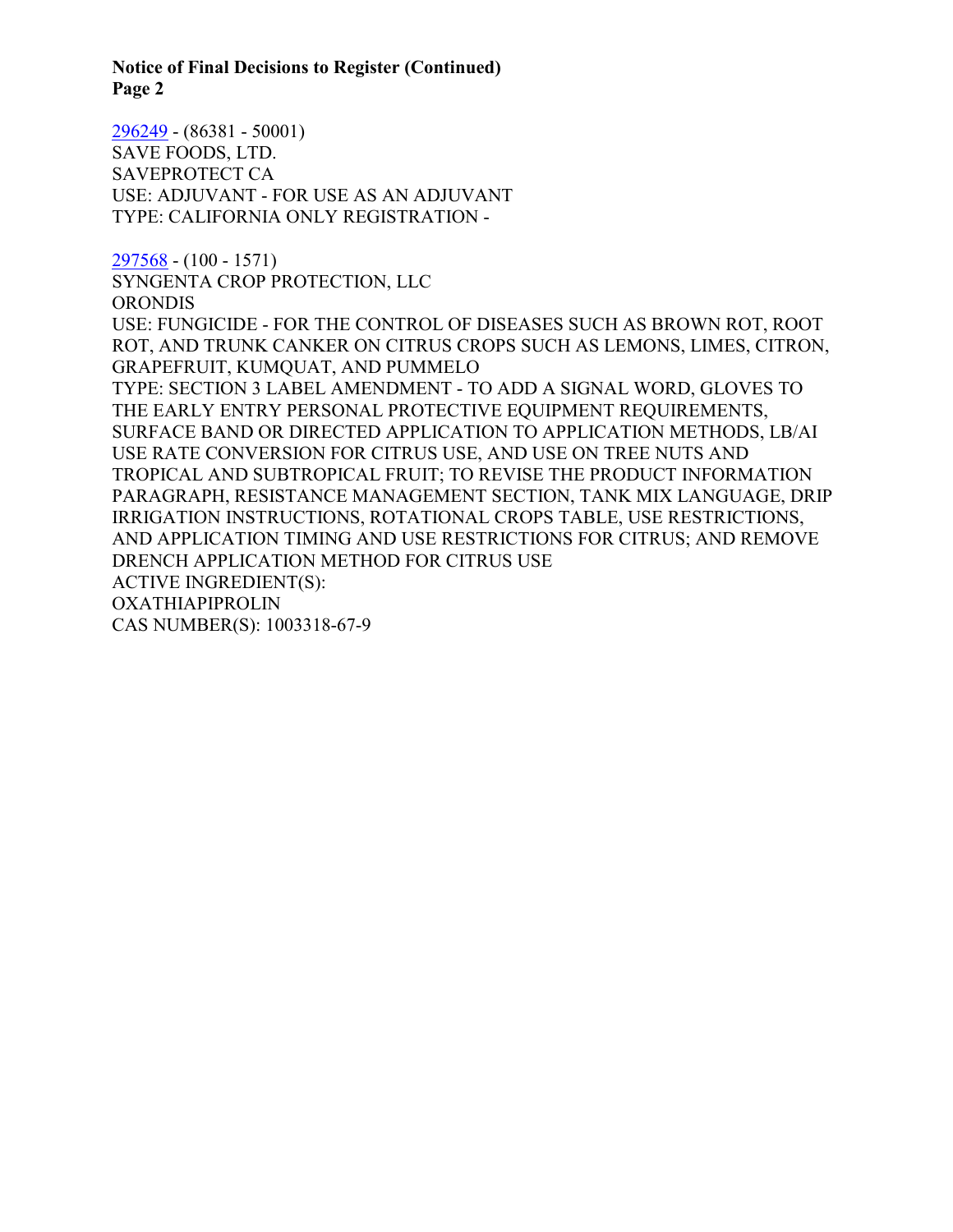# **Notice of Final Decisions to Register (Continued) Page 3**

### **Written Evaluation**

Pursuant to Title 3, California Code of Regulations section 6254, this notice includes a written evaluation of significant environmental points raised in comments submitted during the review and comment period required by Title 3, California Code of Regulations section 6253 for any of the products listed above.

# **DPR received no comments on the above listed products.**

*Original signed by Tulio Macedo 11/10/2021*

 Tulio Macedo, Chief Pesticide Registration Branch Dated